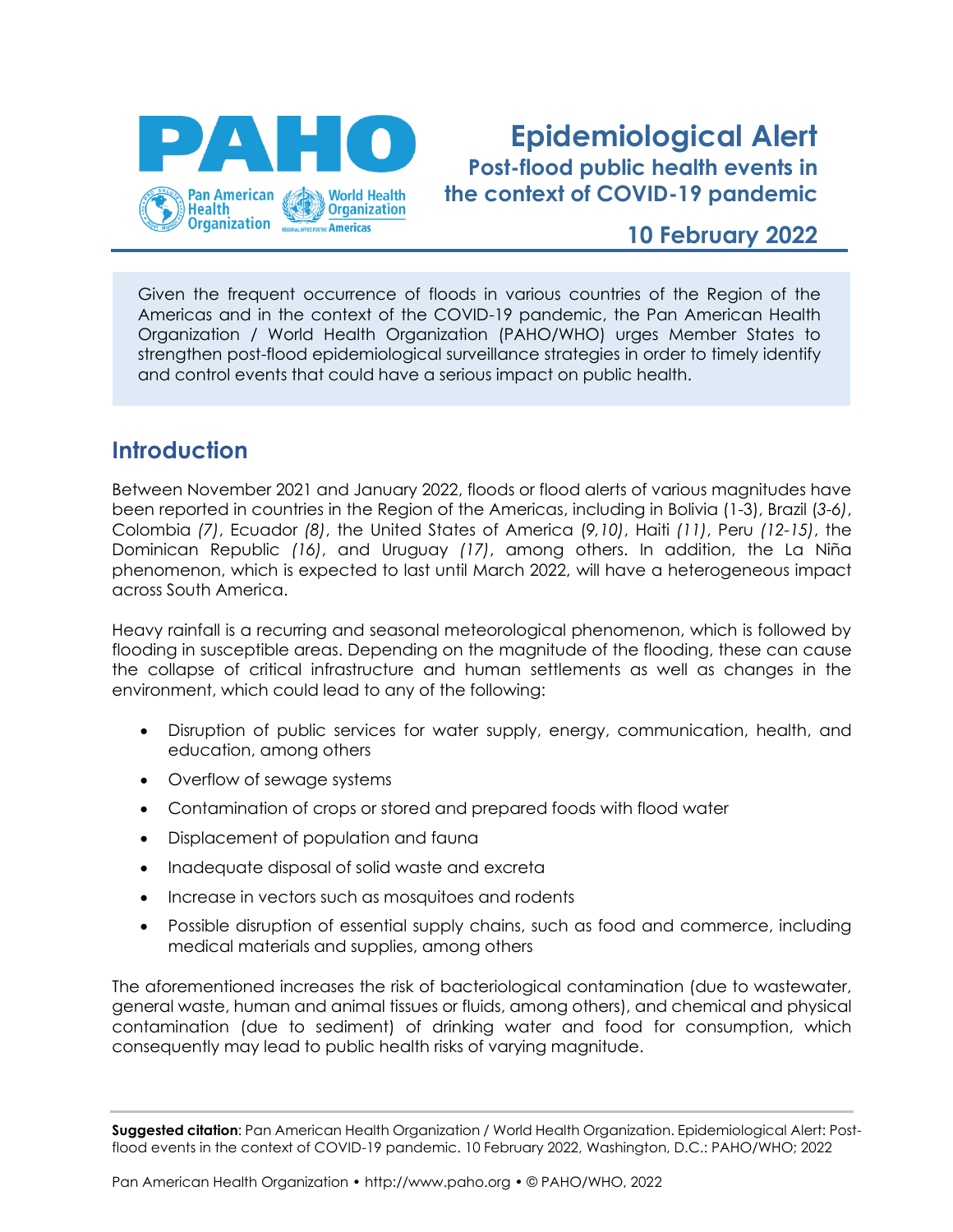During and after a flood, depending on its scale and the affected area, population displacement to makeshift shelters may occur. Displaced populations in shelters are vulnerable to risk factors such as overcrowding, poor sanitation, and lack of access to drinking water, to which they are frequently exposed to in the shelters. This, along with the interruption of health and sanitation services and in the context of the COVID-19 pandemic, increases the risk of exposure among displaced populations to events such as: injuries caused by poisonous animals, non-communicable diseases exacerbated by stress, skin infections, foodborne diseases, vaccine-preventable diseases due to lack of access to immunization services, acute respiratory infections, leptospirosis, arboviruses in endemic areas, and acute diarrheal

#### **Epidemic-prone diseases to consider during post-flood surveillance**

During post-flood surveillance, enhanced monitoring of the following events that have epidemic potential should be conducted:

- **Acute diarrheal diseases** (cholera, salmonellosis, shigellosis, among others)
- **Acute respiratory diseases**
- **Vaccine-preventable diseases**
- **Leptospirosis**
- **Dengue, chikungunya, and Zika** (in endemic áreas)

diseases, including the risk of cholera re-emergence.

At the same time, national surveillance systems may have limited capacity or may be interrupted or non-existent during and after a flood or other similar event, which may lead to the collapse of the health system at the local level and require support from a regional and/or national level.

All of the above can lead to excess morbidity and mortality due to outbreaks (e.g., cholera, vaccine-preventable diseases, leptospirosis, among others), and the potential widespread increase in transmission of endemic diseases in the population affected by the flood. Therefore, one of the priorities before, during, and after a flood or other emergency is to establish an early warning and response system (EWARS).

# **Guidance for national authorities**

Given the frequent occurrence of floods in countries of the Region of the Americas and the current La Niña phenomenon, the Pan American Health Organization / World Health Organization (PAHO/WHO) recommends that Member States:

## **1. Strengthen coordination mechanisms**

In the context of the COVID-19 pandemic and in the event of floods or similar events, it is recommended to maintain and reinforce:

- Coordination between the different technical areas of the health sector
- Timely access to information and hydrometeorological alerts, as well as information from the entities in charge of risk management, in order to facilitate the rapid activation of emergency plans and the implementation of adequate preventive measures in health facilities.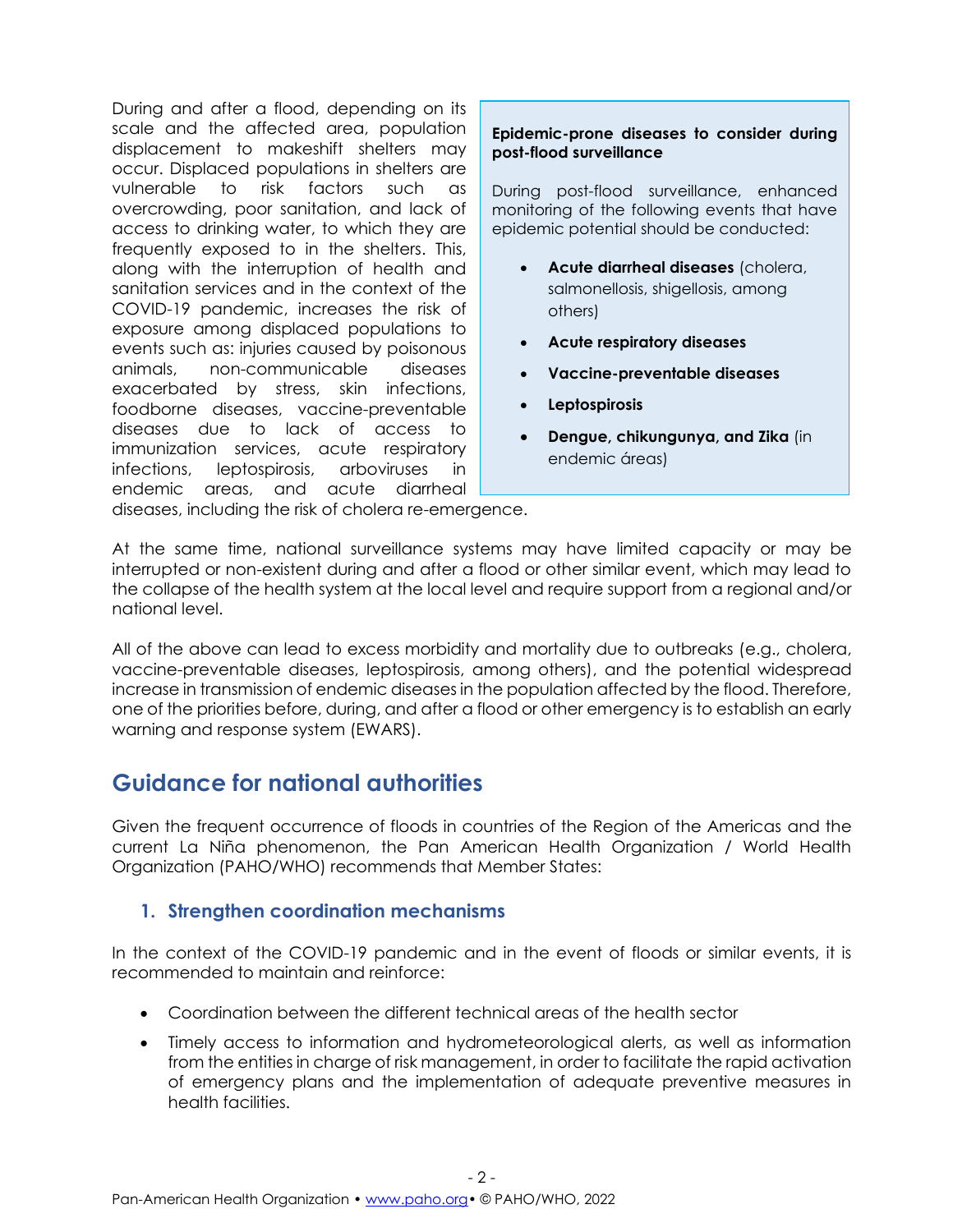• Activation of emergency operations committees and centers, which are essential both for monitoring events and intervention actions, as well as for the rapid assessment of damages and needs, in order to guide decision-making.

## **2. Adapt the surveillance system**

The surveillance system must be adequate for the rapid detection and early warning of public health events that require an immediate response. For this, it is recommended to establish an early warning and response system (EWARS) that considers the seasonality and recurrence of floods or other disasters in the areas affected by these phenomena (*18, 19*).

Information sources that can be used for the early warning function include disease-based surveillance, syndromic surveillance, environmental/ecological surveillance (e.g., vector density, water/air quality), community-based surveillance, and health-related behavioral information (e.g., drug and product sales, social media). It is important that the EWARS is sensitive enough to quickly detect and respond to signals from formal and informal sources, inside and outside the health sector.

After the occurrence of a flood or other similar event, the surveillance system must be adapted to support the analysis and management of the situation, including:

- Evaluating the risks and the magnitude of the impact on health services and the health of the affected population, with emphasis on children under 5 years of age, pregnant women, people over 60 years of age, people with disabilities, and migrants, among others.
- Adapting health services' response to the demand
- Determining excess morbidity and mortality caused by the event
- Early detection of the onset of epidemic-prone diseases
- Assessing the effectiveness of the response to the event

Following is a series of strategies that can be implemented at the local level:

*i. Sentinel surveillance in community care centers near the event site*

In community care centers for those affected and for victims of the flood, it is recommended to collect daily information on the reasons for medical consultation and monitor the trends. The information collected must be compared with the health situation in the area prior to the flood. Therefore, it is necessary to maintain continuous monitoring of the health situation of the population, preferably using the forms and records previously established by the country.

It is important to determine which epidemic-prone diseases may be relevant for the context, which will serve in determining the necessary public health actions.

#### *ii. Community-based surveillance*

To obtain timely information in the areas affected by a flood, surveillance should be extended at the community level. As such, the following is recommended:

• Identify and include people from the community (such as community leaders, religious leaders, women's and youth groups and associations, teachers, and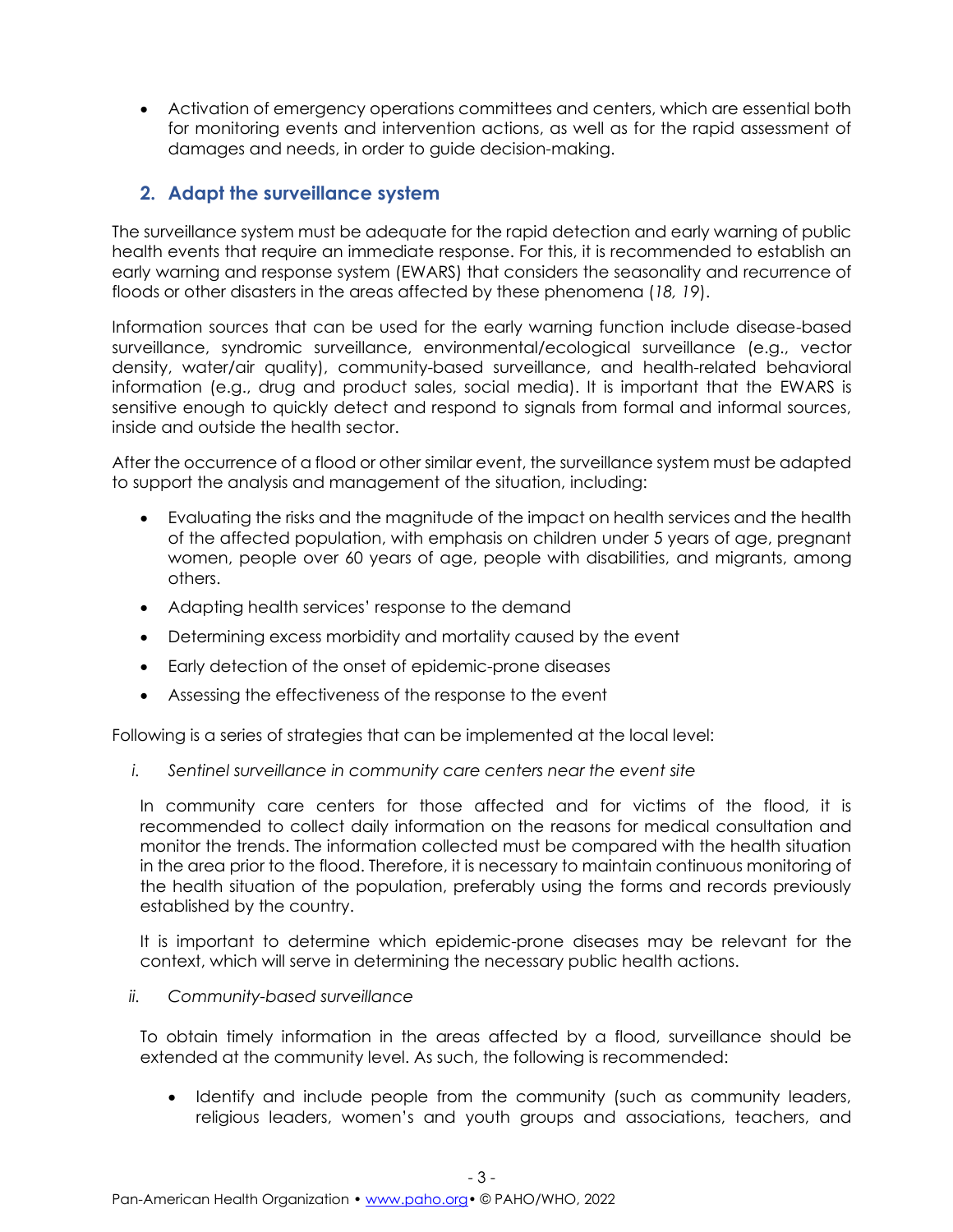influencers, among others) to take on the role of key informant or community health watchdogs.

- Identify and define the indicators for which information is required for the rapid implementation of interventions during and after the flood.
- Prepare, validate, and distribute forms to be used in community-based surveillance. The forms must be simple, designed to collect essential data on *epidemic-prone diseases* and on *risk factors* of the populations that remain in the area affected by the flood and that are in shelters.
- *iii. Surveillance of populations in shelters*

The populations living in shelters require strict monitoring of their health status because they are exposed to several risk factors. This surveillance should be carried out by collecting data on *epidemic-prone diseases* and *risk factors*. Additionally, a *census of those affected or displaced* should be taken. In the context of the COVID-19 pandemic and considering the potential for overcrowding in shelters, the implementation of infection prevention and control measures is critical to reduce the probability of outbreaks. The PAHO/WHO provisional guide for shelter management in the context of COVID-19 is available in Spanish at: <https://bit.ly/3gwF6X4>

## **3. Prevention measures**

Following is a summary of prevention measures to apply at the community level, in shelters, and in health services.

### *Drinking water consumption (20-22)*

During a flood, contamination of water resources may occur: bacteriological (e.g., by wastewater, tissues and fluids of humans and animals), chemical, and physical (by sediment). Therefore, the local level health systems are recommended to implement the following prevention measures:

- Quickly assess damage and needs of safe water supply at the community level, in shelters, and in health services
- Disinfect water tanks in homes, shelters, and health services, and ensure the protection of environmental elements and vectors
- Implement continuous monitoring of the water quality for human consumption and for food preparation
- Provide safe water in sufficient quantities and provide adequate information to populations to guarantee the sustainability of its provision.

### *Food safety and security (23)*

Following a flood or other emergency, food safety risks are primarily related to unsafe food storage, handling, and preparation. In many cases, cooking may be impossible during natural disasters due to lack of facilities or fuel. Lack of access to clean water and sanitation facilities can aggravate the risks. Considering that people who suffer the direct effects of the flood could be at risk due to malnutrition, exposure, stress, and other factors, it is essential that the food they consume is safe.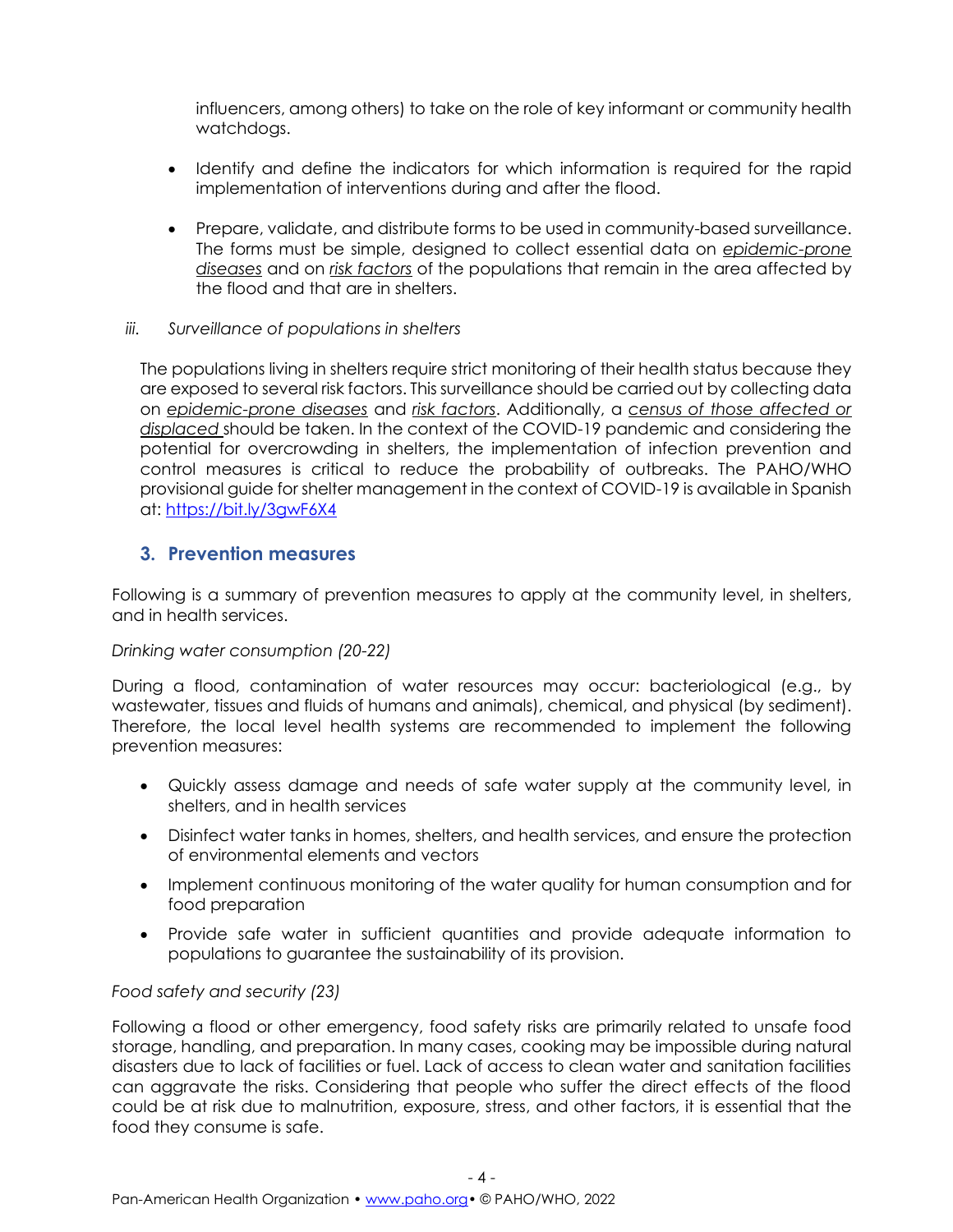PAHO/WHO urges Member States to ensure food safety and security following a flood or other emergency. There are five keys to ensure food safety, available at: <https://bit.ly/3soPPIw>

- Preventive food safety measures after natural disasters
- Food inspection and retrieving as needed
- Provision for safe food and water after a flood or other natural disaster
- Detection and response to outbreaks of foodborne disease
- Consumer education and information on food safety

### *Vector prevention and control (24-27)*

PAHO/WHO urges Member States to effectively use available resources. Prevention and control programs for diseases transmitted by vectors and reservoirs should aim to prevent and/or control vector infestation in affected areas that are still inhabited, in shelters, food warehouses, and in health services. This will be achieved through the implementation of integrated vector control strategies in emergencies, which include, among others:

- 1) Promoting the adoption of vector-borne disease prevention measures at the personal, household, and community levels, including shelters, health facilities, and schools:
	- Elimination of mosquito breeding sites
	- Removal of stagnant water
	- Proper coverage of water storage containers
	- Use of personal protection measures such as the use of insect repellants and mosquito nets treated with long-acting insecticides should be encouraged, mainly in vulnerable groups (sick, injured, pregnant women, children under 5 years of age, the elderly)
	- Ensuring proper food storage
	- Cleaning and sanitation in the home and community, including shelters, health facilities and schools
- 2) If necessary, vector control measures directed at larvae through the use of larvicide products and at adult mosquitoes should be implemented, with the possibility of spatial application of insecticides (ULV) with the aim of quickly eliminating the population of adult mosquitoes and prevent or reduce the transmission of dengue and other arboviruses; insecticides prequalified by the WHO [\(https://www.who.int/pq-vectorcontrol/prequalified](https://www.who.int/pq-vectorcontrol/prequalified-lists/en/)[lists/en/\)](https://www.who.int/pq-vectorcontrol/prequalified-lists/en/) are recommended for these activities and preferably, the choice of insecticide will be based on evidence of susceptibility of the local *Aedes* population to the applied products.
- 3) Indoor residual spray should be applied selectively to *Aedes aegypti* resting places, on dark, moist surfaces. Precautions should be taken not to treat storage tanks for water used for drinking or cooking. This intervention in treated areas is effective for a period of up to 4 months; and can be used in shelters, homes, health services, schools, and others. More details on this activity can be found in the documents: 1) Manual for applying indoor residual spraying in urban areas for the control of *Aedes aegypti*. Available in Spanish at: <https://bit.ly/3GG3P5R> and 2) Control of *Aedes aegypti* in the scenario of simultaneous transmission of COVID-19. Available at:<https://bit.ly/3HLHFk6>

- 5 -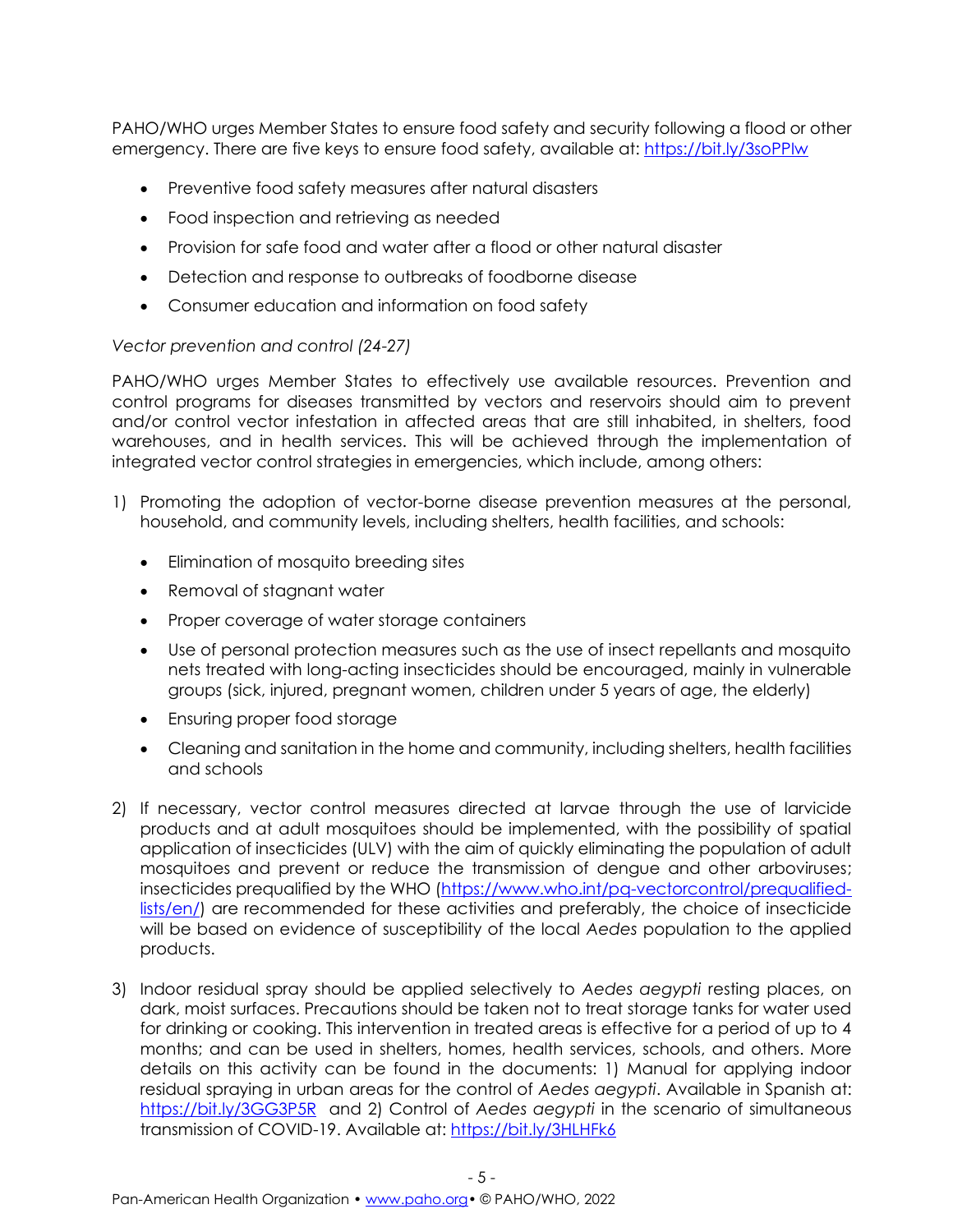- 4) The presence of rodents in critical areas is not acceptable (e.g., shelters, food warehouses, dining rooms, garbage dumps, health centers, schools, places where people gather). To prevent rodent infestation in these areas, local teams should:
	- Determine the areas of greatest vulnerability to rodent access and contact with people in critical areas and establish prevention measures.
	- Detect the presence of rodents and/or their vectors (fleas, lice, and others) in critical areas.
	- Act immediately in the presence of rodents and/or their vectors in critical areas with immediate measures for their control. Simultaneously investigate the health status of rodents and their vectors to adjust response actions, as needed.
	- Monitor rodent activity in non-critical areas and the health status of their populations. The capture and study of these must be carried out by specialized personnel.
- 5) Risk communication with vector and reservoir prevention and control campaigns, in addition to community mobilization.

## **4. Clinical Management**

Below is a summary of the proper clinical management of two post-flood health events that are among the most frequent to occur:

*i. Acute diarrheal diseases*

The most serious threat from diarrheal diseases is dehydration. Key measures to treat diarrheal diseases include the following (*28*):

- Rehydration: with oral rehydration saline solution (ORS).
- Zinc supplements: Zinc supplements reduce the duration of diarrheal episodes by 25% and are associated with a 30% reduction in stool volume.
- Rehydration with intravenous fluids in case of severe dehydration or shock.
- *ii. Leptospirosis*

Leptospirosis cases can increase after a flood, mainly due to the exposure of people to contaminated water.

Mild cases can be treated on an outpatient basis with oral antibiotics. Severe cases require hospitalization, so high-risk patients should be promptly recognized, and aggressive therapeutic measures be applied for hypotension, renal and respiratory failure, and bleeding that accompanies severe leptospirosis. Timely initiation of dialysis and mechanical ventilation are essential to prevent mortality secondary to oliguric renal failure and pulmonary hemorrhagic syndrome, respectively (*29*).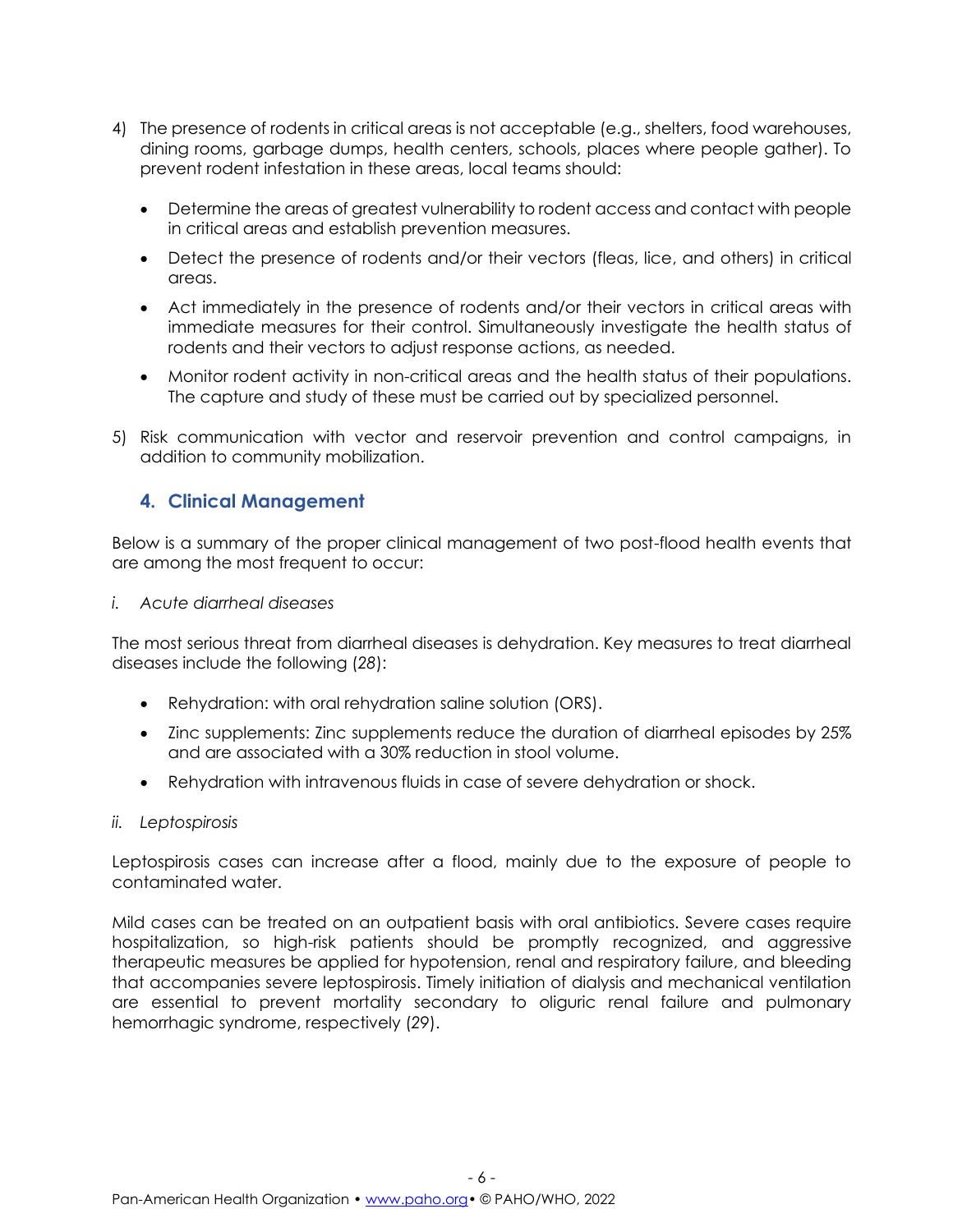## **Information Sources**

- 1. **Bolivia** Ministry of Defense. Vice Minister of Civil Defense, BOLETIN DE ALERTA DE RIESGO NACIONAL Nº 09/22 INUNDACIONES, DESLIZAMIENTOS, DESBORDES Y/0 RIADAS A CONSECUENCIA DE TORMENTAS ELECTRICAS. 1 February 2022. Available at: <https://bit.ly/3rp3AaX>
- 2. **Bolivia** National Service of Meteorology and Hydrology. AVISO DE ALERTA HIDROLÓGICA N° 11/22. ALERTA NARANJA POR LLUVIAS Y RIESGO DE DESBORDE DE RÍOS EN 8 DEPARTAMENTOS. 4 February 2022. Available at[: https://bit.ly/34alQfz;](https://bit.ly/34alQfz)
- 3. OCHA. Latin America and the Caribbean. Resumen de Situación Semanal (10-16 January 2022). 17 January 2022. Available at:<https://bit.ly/330YSXy>
- 4. ACAPS. **Brazil.** Floods in Bahia and Minas Gerais. 7 February 2022. Available at: <https://bit.ly/3B6f0DC>
- 5. **Brazil** Federal Government, Ministry of Health. Ministerio de Salud envía equipos, medicinas, vacunas e insumos para ciudades afectadas por inundaciones en Bahía, 27 December 2021. Available at:<https://bit.ly/3sjYLyK>
- 6. **Brazil** Federal Government CEMADEN-Nota Técnica Riesgo de inundaciones y deslizamientos en el Sudeste de Brasil en los próximos días. Available at: <https://bit.ly/3Gz8lDi>
- 7. **Colombia** National Unit for Disaster Risk Management, Boletín Informativo: MÁS DE 600 MUNICIPIOS DEL PAÍS EN ALERTA POR LA TEMPORADA DE LLUVIAS, 5 November 2021. Available at:<https://bit.ly/3gt1roq> .
- 8. Government of the Republic of **Ecuador** -Servicio Nacional de Gestión de Riesgos y Emergencias- Reporte de Monitoreo de Amenazas y eventos peligrosos. 2 February 2022. Available at: https://bit.ly/348L2N
- 9. **United States**. National Oceanic and Atmospheric Administration (NOAA). National Weather Service (NWS) San Juan, PR Watches, Warnings & Advisories. 4 February 2022. Available at:<https://bit.ly/3rpEZCW>
- 10. **United States**. Federal Emergency Management Agency (FEMA). Daily Operations Briefing. 18 November 2021. Available at:<https://bit.ly/3JfsKiu>
- 11. **Haiti** Civil Protection. Front froid : la situation à la mi-journée du 31 janvier 2022 dans les départements affectés, 31 January 2022. Available at: <https://bit.ly/34iPKhB> and [https://bit.ly/3sJiUPh.](https://bit.ly/3sJiUPh)
- 12. **Peru** Ministry of Housing, Construction, and Sanitation. Proyecto de Resolución Ministerial que aprueba los Lineamientos para el análisis y diseño de estructuras en la zona de playa protegida con riesgo de inundación por oleajes anómalos o tsunamis. 1 February 2022. Available at:<https://bit.ly/3HyjVzF>
- 13. **Peru** National Service of Meteorology and Hydrology Puno: Situación actual en los ríos de la vertiente del Titicaca, 1 February 2022. Available at: https://bit.ly/3GmcKt7
- 14. **Peru** National Institute of Civil Defense. Evacúan y entregan Bienes de Ayuda Humanitaria a personas afectadas por lluvias intensas en 2 distritos de Áncash, 9 December 2021. Available at:<https://bit.ly/3GNOwbv>
- 15. **Peru** National Institute of Civil Defense, Inundación ocasiona daños en distrito de Pucayacu (Huánuco), 24 January 2022. Available at: https://bit.ly/3B4BLb4